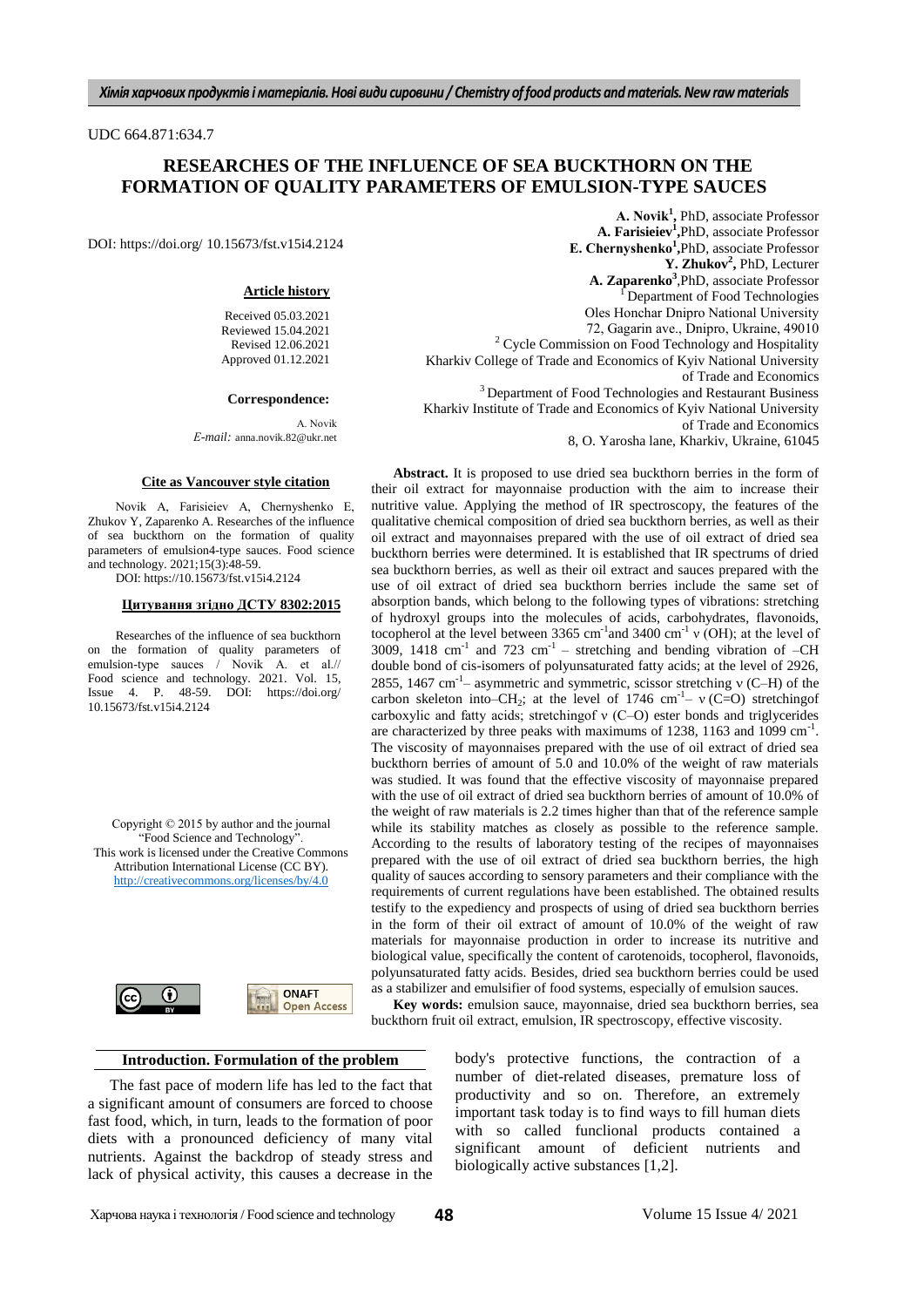According to statistics [3], one of the products of daily consumption of many people who prefer fast food are emulsion-type sauces, including mayonnaise, which over the past 100 years has been considered one of the most used sauces in the world [4-6] due to its high sensory characteristics, ease of preparation and significant nutritional value. It is well known that modern enterprises use phospholipids in the production of sauces, which are used in chemically modified form (for instance, compositions of mono- and diglycerides with food phospholipids). Chronic consumption of such products can lead to deterioration of health and contraction of a number of serious diseases, such as cancer, cardiovascular, gastrointestinal, allergic, etc. [7]. Сonsidering this, finding of the ways of process improvement in emulsion-type sauce productions with the use of natural raw materials is an important scientific and practical task of the modern food and restaurant industries.

Systematic consumption of such products can lead to deteriorating health and a number of serious diseases – cancer, cardiovascular, gastrointestinal, allergic, etc.

## **Analysis of recent research and publications**

A lot of researches conducted in Ukraine and abroad aimed to solve the problem of process improvement in mayonnaise production as well as raise their nutritive value and quality. Hydrocolloids and protein-polysaccharide complexes, plant extracts, vitamin-mineral complexes, dietary fiber, polyunsaturated fatty acids (PUFA) are used as functional ingredients for the production of emulsion products of high сustomer value [8-10]. The use of new ingredients in the recipes of sauces during the development of their technologies requires a comprehensive study of the impact of new components on the functional and technological properties of the main raw materials as well as justification of the viability of their applicatiion [11].

Scientific and practical interest is the development of low-calorie sauces. Meiners Mary D. and co-authors proposed recipes and technologies for low-calorie mayonnaise sauces with the use of whey protein concentrate, egg whites, polydextrose, modified starch, gums, microcrystalline cellulose, water and auxiliary ingredients such as dyes, aromatics, shugar, vinegar and oils [12]. At the same time, most of the modern consumers prefer food products and dishes that do not contain food additives and have functional properties [13,14]. That's why development of the technologies for sauces with the use of natural raw materials is taken for more preferable in the modern world.

Industrial enterprises of different countries traditionally use sunflower, soybean and corn oils as a fat base for mayonnaise production [4,15-17]. At the same time, the scientific substantiation of the use of alternative to traditional lipids, such as flaxseed oil, olive oil [18], coconut oil [19], as well as their mixtures, for the production of mayonnaises is in progress. The interest of scientists and practitioners in this area is due to the fact that this approach allows in addition to obtaining special purpose products, more efficient use of natural resources [20].

Indeed, Dyakonova A.K. and Stepanova V.S. proposed to use a mixture of flaxseed, olive and corn oils as a fat phase and skim soy flour in combination with a decoction of the muscular membrane of cucumaria and skimmed milk powder as emulsifiers [21] for the mayonnaises production. As reported by authors, high sensory characteristics, balanced composition of PUFA, high selenium content and absence of cholesterol reside in new product.

Belal J. Muhialdin and co-authors investigated the possibility of the use of cold-pressed coconut oil for the production of mayonnaises in order to obtain products with high antioxidant properties [19]. The authors found that the replacement of traditional coconut oils in mayonnaises recipes can significantly increase the antioxidant activity of the product and its resistance to fat oxidation during storage. At the same time, sauces made with complete replacement of traditional oils to coconut oil are inferior in sensory and rheological quality.

The search for alternative to traditional emulsifiers, consistency stabilizers and preservatives is an important direction in the development of the technology of mayonnaises production. Thus, Choni I.V. and Sutkovich T. Yu. substantiated the possibility of using hydrothermally processed oatmeal and pearl barley flour in the amount of 5–13% as an emulsifier in the technology of mayonnaise sauces [22], this results in a high quality product. Yurchenko S.O. and coauthors [23] proposed to use cranberry juice in mayonnaises production, and dogwood in sweet and sour sauces production with the aim to improve microbiological stability of products during the storage and increase the content of antioxidants [24].

Many researchers have studied the possibility of the use of spices variety (such as garlic, rosemary, cloves, cumin, oregano, ginger, ginger, turmeric, ginger, turmeric, turmeric, turmeric thyme, dill, parsley, etc.) in mayonnaises production with the aim to increase their taste, microbiological stability and antioxidant activity [5,11,25,26].

Deynychenko G.V. and co-authors have proved the feasibility of the use of different types of wild raw materials, including sea buckthorn berries and seaweed, for the production of sweet and sour sauces of high biological value. According to the results of studies the use of of kelp, fucus and undaria pinnate in the amount of 8; 5 and 3%, respectively, allows to obtain sauces with high iodine content [27].

Sea buckthorn in terms of throughput heads the list of wild crops with valuable nutrient composition [28]. Due to this it appears as one of the advanced types of raw materials for emulsion-type sauces production. It contains a range of biologically active substances,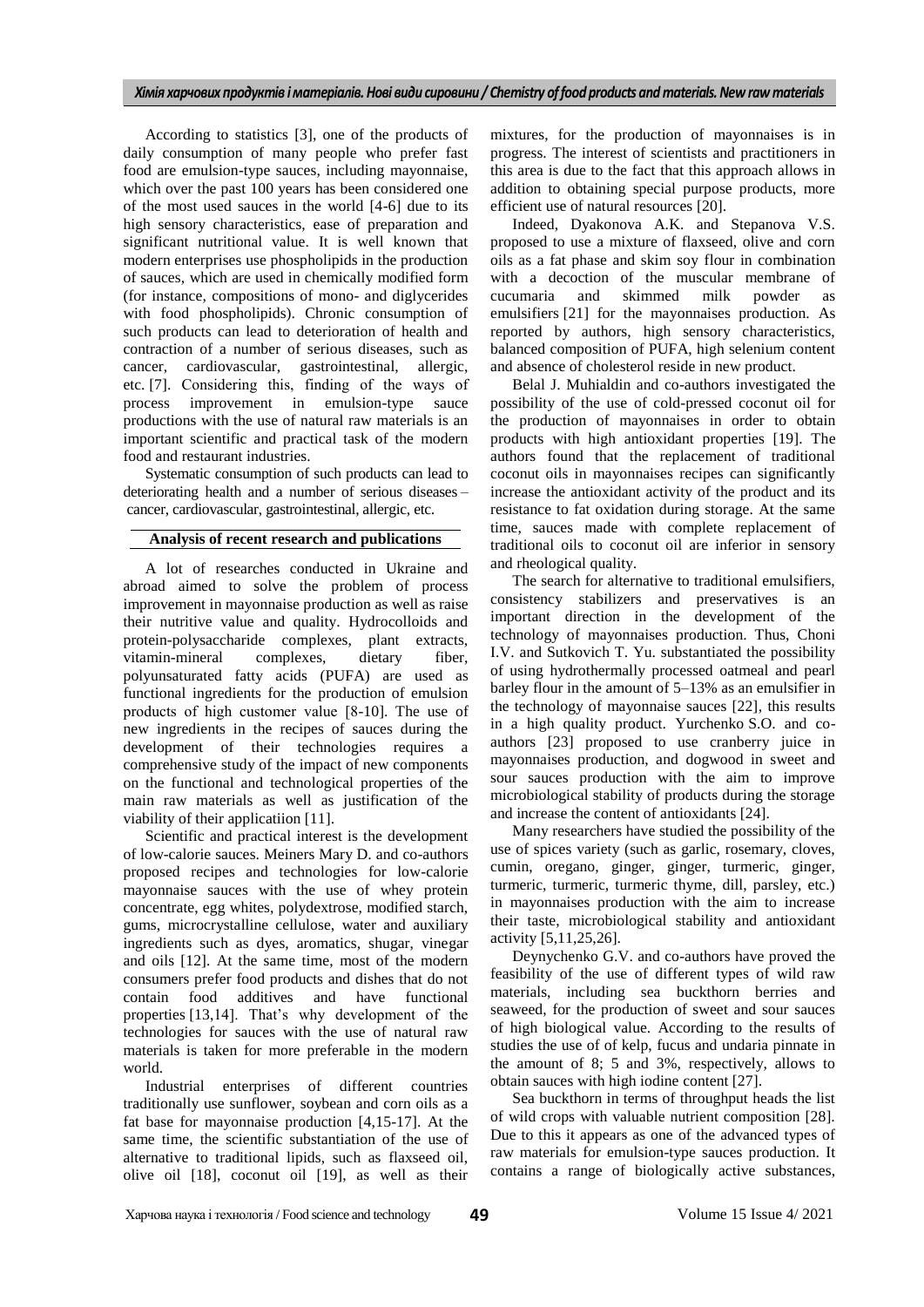including fat-soluble vitamins and ascorbic acid, flavonoids, folic acid, carotenoids, betaine, choline, coumarins, glucose, fructose and phospholipids, a large number of organic acids (malic, citric, citric, coffee) and tannins. Due to this, sea buckthorn has a powerful antioxidant effect. Consumption of sea buckthorn berries helps to strengthen the walls of blood vessels and reduce their permeability, improve metabolism, rapid wound healing and tissue repair in case of inflammation [29]. The absence of the ascorbinoxidase enzyme in sea buckthorn berries helps to preserve vitamin C as much as possible during their processing [30]. It is also known that sea buckthorn powder has bactericidal properties [31], and food products with its addition are characterized by improved microbiological stability [32].

Thus, research aimed at substantiating the use of sea buckthorn in the technology of products, in particular emulsion-type sauces, is of scientific and practical interest.

**The purpose** of the research is to substantiate the use of sea buckthorn berries in the technology of emulsion-type sauces production. To achieve this goal, the following **objectives** were formulated:

– to analyze the chemical composition of dried sea buckthorn berries, oil extract of dried sea buckthorn berries, as well as emulsion-type sauces made with the use of oil extract of dried sea buckthorn berries using the method of IR spectroscopy;

– to study the rheological properties of emulsiontype sauces made with the use of oil extract of dried sea buckthorn berries;

– to carry out a comparative analysis of sensory quality indicators of emulsion-type sauces made by known technology and with the use of oil extract of dried sea buckthorn berries.

## **Research materials and methods**

Ddried sea buckthorn berries produced by sole proprietor Panchuk I.M. (Vinnytsia, Ukraine) according to the technical specifications TU U 82.9- 3041714518-001: 2020, sunflower oil (refined and deodorized) produced by Novo-Vodolazhsky Oil and Fat Plant LLC (Ukraine) according to the national

standard of Ukraine DSTU 9442, chicken egg produced by enterprise "Interbusiness" (Ukraine) according to to the national standard of Ukraine DSTU 5028: 2008, food acetic acid of 9% concentration produced by sole proprietor Gorodysky O.M. (Ukraine) according to the technical specifications TU U 15.8-2362600968-002: 2005, white crystalline sugar obtained from sugar beets produced by ATB-Market LLC (Ukraine) according to to the national standard of Ukraine DSTU 4623 / GOST 31361 were used in the research.

Dried sea buckthorn berries before the application were ground to a powder with the use of a laboratory mill Miller-800 during 2·60 s. A powder obtained was similar to white flour namely the average size of their particles was 40 µm and there were also particles with the size up to 240 µm. Ground sea buckthorn berries were used to prepare oil extract and mayonnaises with the use of oil extract.

Sea buckthorn oil extract was prepared by mixing 10.0 g of sea buckthorn powder with 100 g of refined deodorized sunflower oil at the speed of the working body of the laboratory magnetic stirrer LMM-2 1000 rpm for one hour.

After mixing, the oil extract was subjected to filtration under normal pressure in two stages. At the first stage oil extract was filtered through the 4 layers of medical gauze of type 17 (national standard of Ukraine DSTU EN 14079: 2009). At the second stage filtration was performed with the use of a folded filter made from the filter paper.

To obtain emulsion-type sauces, all prescription ingredients were emulsified in a Braun MR 530 household blender in turbo mode for 1–2 min to form a product of homogeneous semi-thick consistency. Test samples of mayonnaises were prepared by replacing 5.0 and 10.0% of the prescribed amount of refined deodorized sunflower oil with sea buckthorn oil extract obtained as described above. Mayonnaise made without the use of sea buckthorn oil extract was used as a reference sample [33]. Recipes according to which mayonnaises were prepared are given in Table 1.

| Raw materials             | Net weight of raw materials $(g)$ for the preparation of test samples of mayonnaises<br>with the use of sea buckthorn oil extract in the amount of: |         |          |  |
|---------------------------|-----------------------------------------------------------------------------------------------------------------------------------------------------|---------|----------|--|
|                           | without addition<br>(reference sample)                                                                                                              | $5.0\%$ | $10.0\%$ |  |
| Sunflower oil             | 750                                                                                                                                                 | 700     | 650      |  |
| Sea buckthorn oil extract |                                                                                                                                                     | 50      | 100      |  |
| Chicken egg               | 90                                                                                                                                                  | 90      | 90       |  |
| White sugar               | 20                                                                                                                                                  | 20      | 20       |  |
| Acetic acid 9%            | 120                                                                                                                                                 | 120     | 120      |  |
| Outcome                   | 1000                                                                                                                                                | 1000    | 1000     |  |

**Table 1 – Recipes of mayonnaises**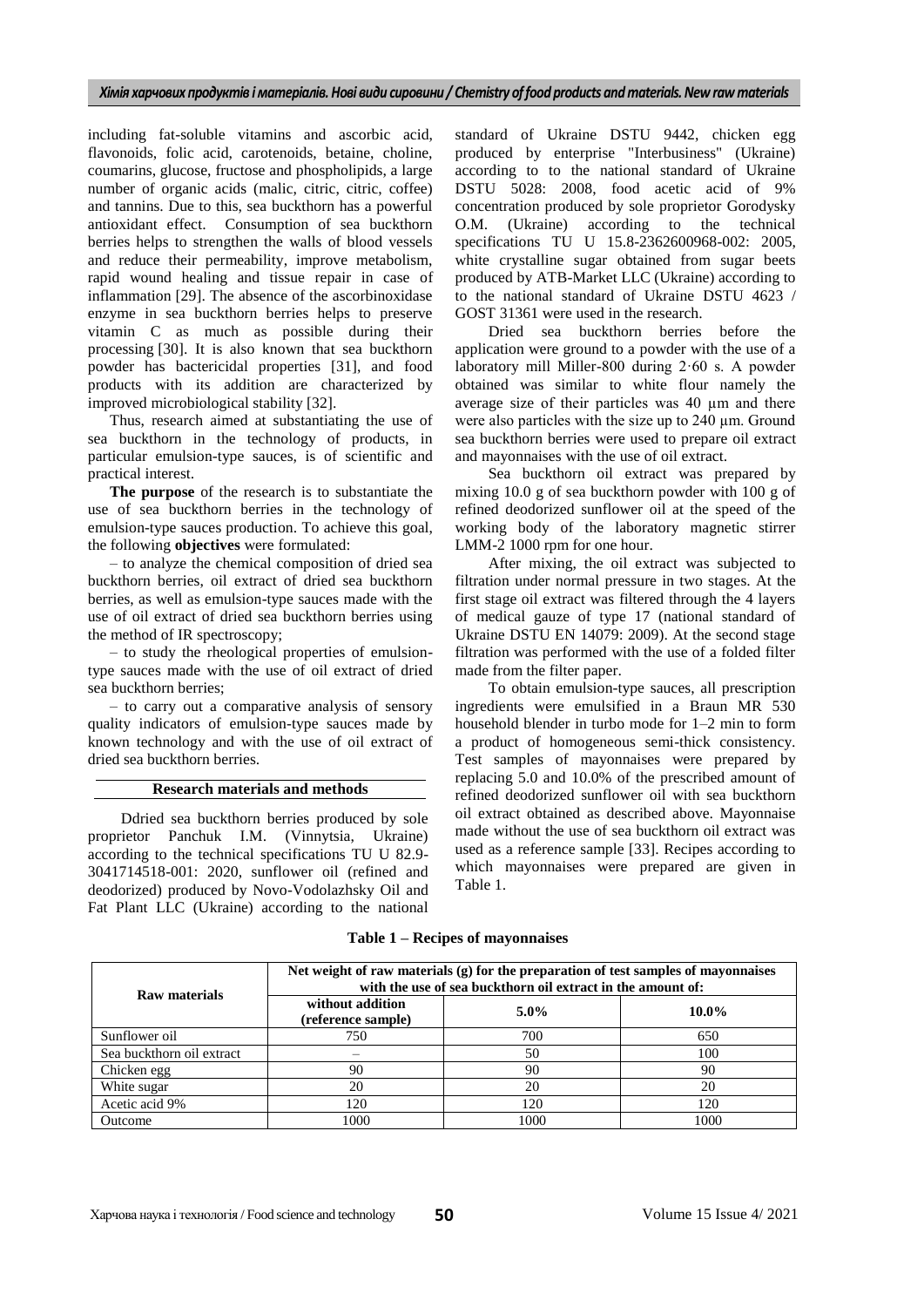The chemical composition of the chopped dried sea buckthorn berries, oil extract and mayonnaises was determined by Perkin-Elmer SpectrumOne FTIR Spectrometer with the use of potassium bromide in the range of 500  $\text{cm}^{-1}$  to 4000  $\text{cm}^{-1}$ . The spectra of the test samples were recorded in a thin layer between the plates with zincum selenide [32]. Sunflower oil (refined and deodorized) was used as a reference sample in the study of the IR spectra of sea buckthorn oil extracts.

Rheological properties of sauces were determined by the effective (dynamic) viscosity, which was determined with the use of a rotary viscometer Brookfield DV-II + PRO in stand-alone mode in the range of spindle speed (shear rate) 0.3– 100 rpm. The calculation of the coefficient of consistency and the rate of destruction of the structure of the emulsion was performed in the MathCad system by the method of least squares by minimizing the composed function

$$
J = \sum_{i=1}^{N} (B \gamma_i^{-m} - \eta_i)^2,
$$

obtained from the formula:

$$
\eta_{e\phi} = \mathbf{B} \cdot \gamma^{-m} \tag{1}
$$

where *ηеф* is effective (dynamic) viscosity, mPa·s; *В* is coefficient of consistency proportional to viscosity, Pa·s;

 $\gamma$  is shear rate, s<sup>-1</sup>;

*m* is the rate of destruction of the structure,  $s^0$ .

The thixotropy coefficient, which characterizes the ability of the macroscopic system to self-repair the structure after its destruction [34], was calculated by the formula

$$
\lambda_{\rm T} = \frac{B_{\rm s}}{B_{\rm n}} \cdot 100\tag{2}
$$

where  $\lambda_t$  is thixotropy coefficient, %;

 $V_r$  is the value of the coefficient of consistency, proportional to the viscosity, in reverse, Pa·s;

 $V_s$  is the value of the coefficient of consistency, proportional to the viscosity, in a straight line, Pa·s.

The influence of the content of oil extract of dried sea buckthorn fruit in the recipe on the effective (dynamic) viscosity of mayonnaise sauces was described by a statistical model of simple regression

$$
B = b_0 + b_1 \cdot c,\tag{3}
$$

where  $b_0$  and  $b_1$  are coefficients of regression, с is the content of oil extract of dried sea buckthorn berries, %.

Coefficients of regression  $b_0$  i  $b_1$  determined by the method of least squares.

Sensory characteristics of emulsion-type sauces (appearance, color, odor, taste, consistency) were evaluated in view of their compliance with national standart of Ukraine DSTU 4560: 2006.

Statistical processing of experimental data was performed with the use of MathCad.

## **Results of the research and their discussion**

Chemical composition of raw materials determines not only nutritive and biological value of food products manufactured from them, but also defines the peculiarities of behavior of semi-products during the processing as well as sensory and physiochemical quality characteristics of finished products. In this view, at the first stage of research it was considered expedient to study the qualitative chemical composition of dried sea buckthorn berries, their oil extract and sauces made with the use of oil extract of dried sea buckthorn berries.

It was found that the IR spectra of the powder obtained from dried sea buckthorn berries is characterized by the presence of specific absorption bands at 3400, 2925, 2854, 1746, 1651, 1457, 1379, 1235, 1163, 1056, 722, 608 cm<sup>-1</sup> (Fig. 1).



**Fig. 1. IR spectra of sea buckthorn powder**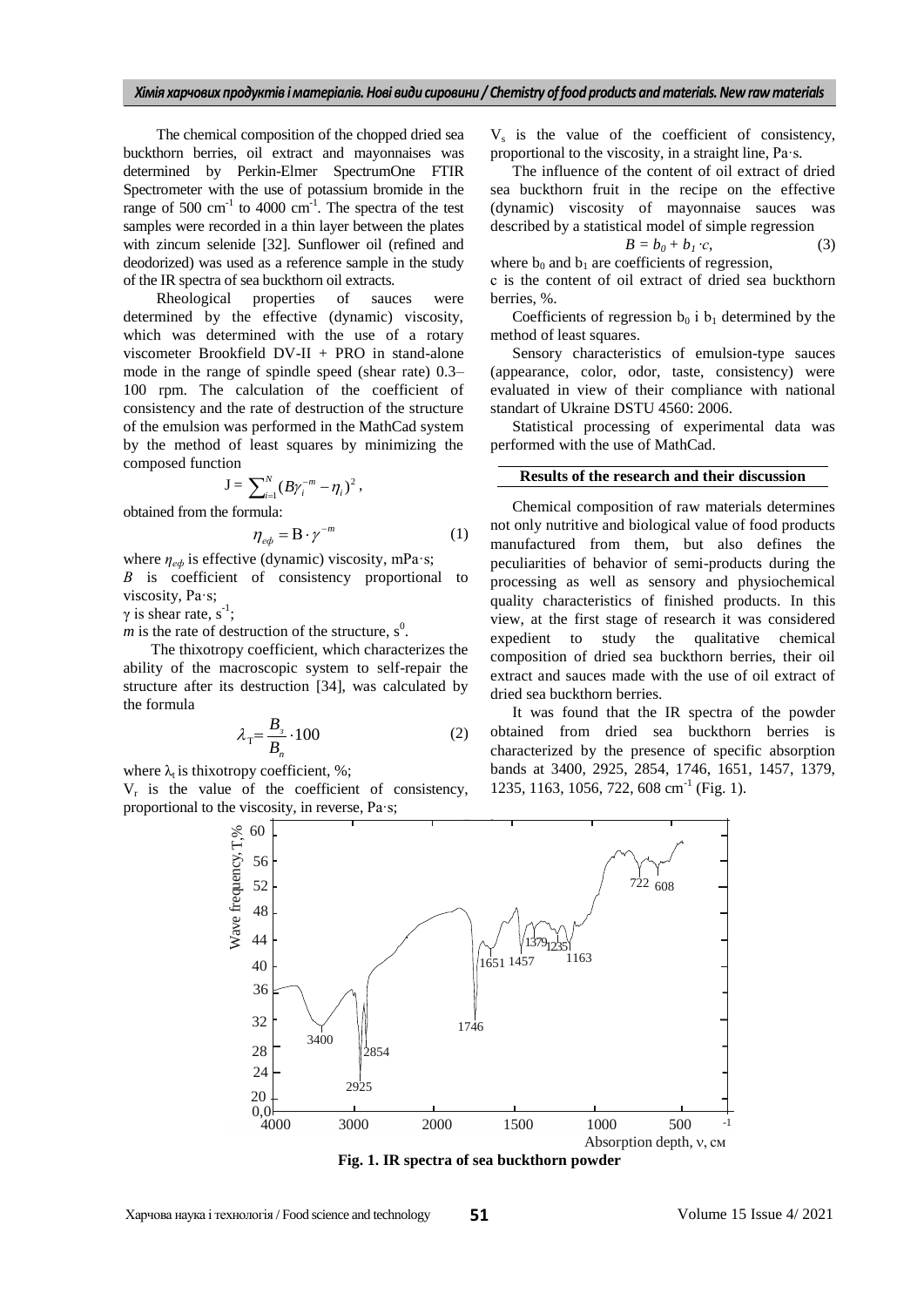This indicates that the chemical composition of dried sea buckthorn berries is represented primarily by oil rich in carotenoids, tocopherols, phospholipids, essential fatty acids, vitamins of different groups (C,  $B_1$ ,  $B_2$ , PP), organic acids, sugars, flavonoids, amino acids, tannins and other biologically active substances (BAS), which correlates with the results obtained by Tudoret C. and co-authors [10], as well as Seglina D. and co-authors [30]. Against this background, it could be predicted that the use of dried sea buckthorn berries in formulations of food emulsion systems will serve to increase their antioxidant resistance, nutritional and biological value, including adjusting the fatty acid composition of the lipid component for omega-6 and omega-3 fatty acids.

The absorption bands specific to the aromatic part of flavonoids can be distinguished in the IR spectra of dried sea buckthorn powder: 3400 cm<sup>-1</sup> (phenolic oxy groups with intermolecular hydrogen bonds), 1651 cm<sup>-1</sup> (carbonyl group of γ-pyrone), 1457 cm<sup>-1</sup> skeletal vibrations of aromatic rings). A maximum at  $2925 \text{ cm}^{-1}$  proves the presence of methoxyl groups. The presence of carbohydrates in the composition of sea buckthorn powder is evidenced by absorption bands: provided by asymmetric and symmetric valence vibrations of  $-CH<sub>2</sub>$  groups at frequencies 2854 and 2925 cm-1 ; vibrations associated with groups C-O-H and R-O-H at 1457, 1235  $cm^{-1}$ , 722  $cm^{-1}$  and -OH groups at  $3300-2500$  cm<sup>-1</sup>. Vibrations of carboxylic acid groups and their esters: valence vibrations of C=O groups at 1746  $\text{cm}^{-1}$  and C-O vibrations at 1379 and 1235  $\text{cm}^{-1}$ bonds.

The analysis of the IR spectra of sea buckthorn oil extract (line 1, Fig. 2) and sunflower oil, refined and deodorized (line 2, Fig. 2), revealed characteristic bands of valence vibrations of the carbonyl group (C=O bonds), in particular a strong band at  $1746 \text{ cm}^{-1}$ , which confirms the presence in the test samples of esters of higher carboxylic acids. In addition, esters of higher carboxylic acids are also characterized by valence vibrations of the -C-O bond at the region of 1200–1170 cm<sup>-1</sup>. Valence vibrations C-O are evident as three peaks specific for triglycerides with maximum at 1238, 1163 and 1099  $cm^{-1}$ . In addition, the peak at 1378 cm<sup>-1</sup> is associated with fluctuations of the methyl group. The bands of vibrations 2923, 2854 and 1464 cm<sup>-1</sup> can be attributed to asymmetric, symmetric and scissor vibrations of the groups  $-CH_2$ -. Since fragments of higher aliphatic acids are present in the test samples, vibrations at the region of 723 cm<sup>-1</sup> appear in the spectra, which correspond to the pendulum vibrations of several related -CH<sub>2</sub> groups, and the band at  $1163 \text{ cm}^{-1}$  belongs to the same type of vibrations.

Unsaturated hydrocarbon chains that are part of triglycerides can be detected by the valence vibration

at 3009  $\text{cm}^{-1}$  of the group -CH = CH- for cis-isomers. The bands of deformation vibrations of the CHR  $=$ CHR′ type bonds are usually located for the transisomers at the range of  $1310-1290$  cm<sup>-1</sup>, and for the cis-isomers at the range of  $1420-1400$  cm<sup>-1</sup>. The valence vibration bands are located for both transisomers and cis-isomers at the range 3040-3010 cm<sup>-1</sup>. The presence of bands of  $1418$  and  $3009$  cm<sup>-1</sup> at the spectrum of both oil samples allows to estimate the presence of unsaturated bonds mainly in the cisconfiguration. The higher intensity of these bands could be attributed to the high content of unsaturated fatty acids in sea buckthorn berries, in particular: oleic, linoleic and linolenic, as well as retinol [35].

For carboxylic acids, the vibrations of the carbonyl group are at the range of  $1725-1700$  cm<sup>-1</sup> (acid dimers) or  $1760 \text{ cm}^{-1}$  (acid monomers). Besides, acids are characterized by vibrations of the free or bound hydroxyl group lying at the range of 3550- 3500 cm-1 (free group), 3300-2500 cm-1 (wide weak band of the bound hydroxyl group), 955-890 cm-1 (any hydroxyl group). Since the characteristic bands of the hydroxyl group are absent in both oil samples, the presence of free carboxylic acids in the oil samples can be safely denied. The absence of a wide absorption band at the region of  $3400-3200$  cm<sup>-1</sup>, specific for polyassociated hydroxyl groups, excludes the presence of free glycerol in the oil samples. A distinctive feature of sea buckthorn oil extract is the presence of bands 2679 (valence vibrations of –CH groups (OCH3 flavonoids), 2323 (extraplanar deformation vibrations of C=O group in aromatic flavonoid rings) and  $2030 \text{ cm}^{-1}$  (valence vibrations of C=C aromatic rings of flavonoids, tocopherol, carotene), that correlates with the results obtained by Martínez-Valdivieso D. and coauthors [36].

According to the interpretation of the IR spectra of emulsion-type sauces prepared with the use of the oil extract of dried sea buckthorn fruits in the amount of 5.0 and 10.0% of the prescribed amount of ingredients, it was found they contain proteins, lipids, including unsaturated and saturated fatty acids, vitamins E and A (Table 2, Fig. 3).

According to the results of comparison of the IR spectra of emulsion-type sauces (Fig. 3), it can be noted that in all samples there was approximately the same set of bands: 3399, 3009, 2926, 2855, 2139, 1746, 1647, 1548, 1465, 1378, 1240, 1163 , 1099, 723 cm<sup>-1</sup>. However, with an increase of the part of the oil extract of dried sea buckthorn in sauces from 5.0 to 10.0% there has been observed an increase in bands 3009, 2923, 2853, 1746  $cm^{-1}$ , which may indicate an increase of unsaturated fatty acids in sauces, such as oleic, palmitoleic, linoleic, linolenic, which were previously found in dried sea buckthorn berries and their oil extract (Fig. 1-2).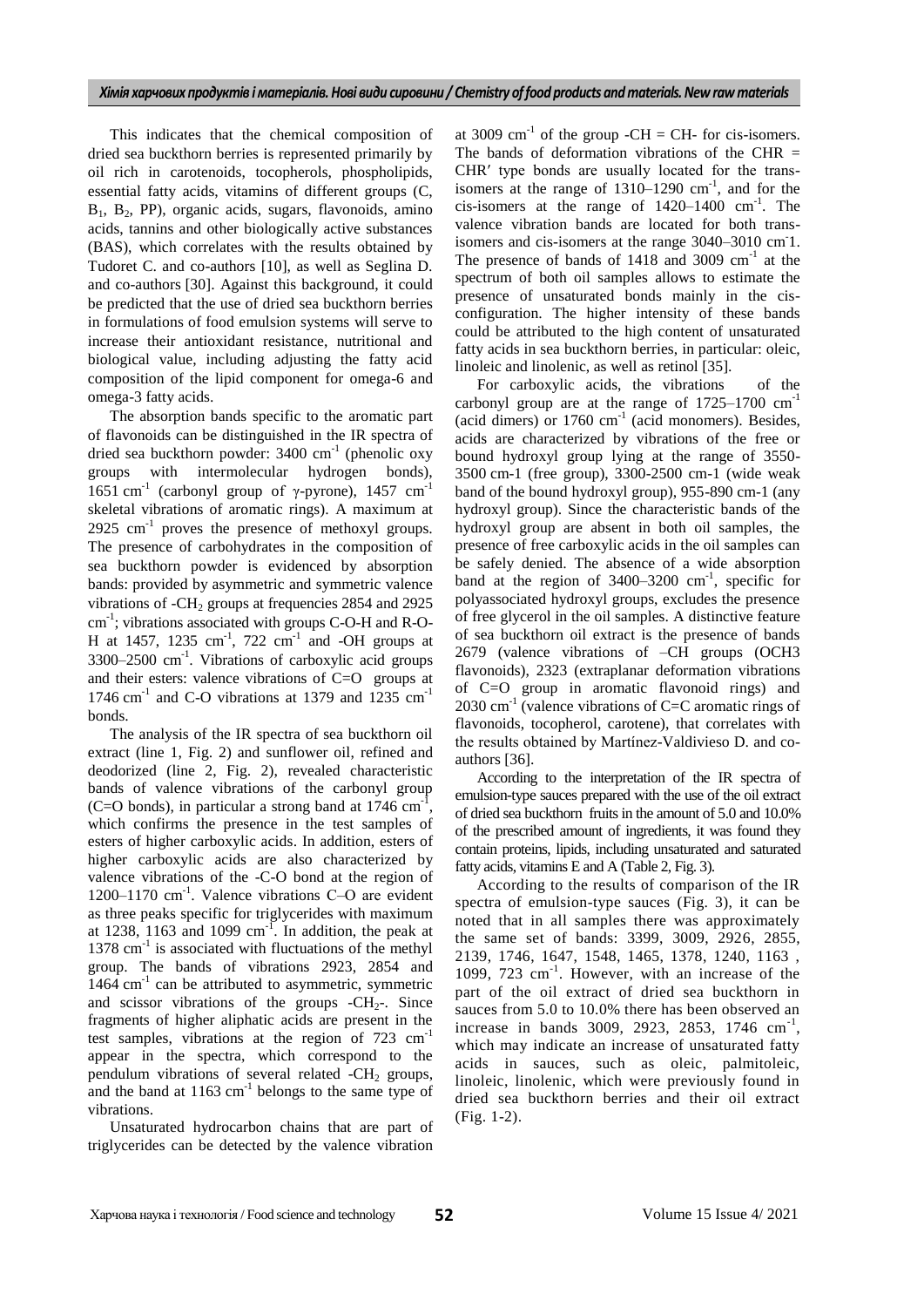

**Fig. 2. IR spectra: 1 – sunflower oil, refined and deodorized (reference sample) 2 – sea buckthorn oil extract** 

| Table 2 – Interpretation of the IR spectra of emulsion-type sauces prepared |  |
|-----------------------------------------------------------------------------|--|
| with the use of oil extracts of dried fruits of sea buckthorn               |  |

| $\overline{\text{No}}$ | $v, cm^{-1}$ | Interpretation                                                                                                                                                                                                                                                  | <b>Major</b> contributions                                                                                         |
|------------------------|--------------|-----------------------------------------------------------------------------------------------------------------------------------------------------------------------------------------------------------------------------------------------------------------|--------------------------------------------------------------------------------------------------------------------|
| $\mathbf{1}$           | 3399         | Phenolic hydroxyl in intermolecular hydrogen bonds, valence<br>vibrations of the amide group                                                                                                                                                                    | Flavonoids, water, proteins, carbohydrates,<br>tocopherols                                                         |
| $\overline{2}$         | 3009         | Cis orientation $-CH = CH-$                                                                                                                                                                                                                                     | PUFA*, MUFA**: oleic, linoleic,<br>linolenic, palmitoleic; retinol, carotene                                       |
| 3                      | 2926         | Asymmetric valence vibrations of C-H bonds on saturated<br>carbohydrates, asymmetric valence vibrations of C-H bonds in<br>- $CH2$ - and -CH <sub>3</sub> groups                                                                                                | Carbohydrates, lipids, proteins, α-<br>tocopherol                                                                  |
| $\overline{4}$         | 2855         | Symmetric valence vibrations of groups – $CH_2$ –                                                                                                                                                                                                               | Lipids, carbohydrates, fatty acids: oleic,<br>linoleic, linolenic, palmitoleic, palmitic,<br>stearic; a-tocopherol |
| 5                      | 2139         | Symmetric and asymmetric vibrations of C-O valence bonds                                                                                                                                                                                                        | Protein                                                                                                            |
| 6                      | 1746         | Vibrations of the carbonyl group $C=O$                                                                                                                                                                                                                          | PUFA, MUFA: oleic, linoleic, linolenic,<br>palmitoleic; saturated fatty acids                                      |
| $\tau$                 | 1647         | Deformation vibrations of HOH free and bound water,<br>vibrations of C=C bonds in six-membered hydrocarbon rings;<br>carbonyl group of $\gamma$ -pyrone; deformation vibrations (NH <sub>3</sub> <sup>+</sup> )                                                 | Water, protein, $\alpha$ -tocopherol                                                                               |
| 8                      | 1549         | Deformation II $(NH_3^+)$<br>Deformation vibrations II $(NH_3^+)$                                                                                                                                                                                               | Protein                                                                                                            |
| 9                      | 1465         | Deformation vibrations of O-H and C-H bonds in CH <sub>2</sub> OH<br>groups; asymmetric deformation vibrations of groups -CH <sub>2</sub> -                                                                                                                     | Carbohydrates, lipids                                                                                              |
| 10                     | 1418         | Deformation vibrations of CHR=CHR' bonds of cis-isomers                                                                                                                                                                                                         | PUFA, MUFA: oleic, linoleic, linolenic,<br>palmitoleic; retinol                                                    |
| 11                     | 1378         | Deformation vibrations of C-H bonds                                                                                                                                                                                                                             | Carbohydrates, a-tocopherol, carotene                                                                              |
| 12                     | 1240         | Deformation vibrations of O-H and C-H bonds in saturated<br>six-membered rings and in CH <sub>2</sub> OH end groups                                                                                                                                             | Carbohydrates, $\alpha$ -tocopherol                                                                                |
| 13                     | 1163         | Valence vibrations of $-C$ -O- bonds of the esters of higher<br>carboxylic acids in acylglycerides; valence vibrations of C-O-<br>bonds in saturated six-membered rings and hydroxyl groups;<br>pendulum vibrations of several bonded groups -CH <sub>2</sub> - | Lipids, carbohydrates                                                                                              |
| $\overline{14}$        | 1099         | Valence vibrations of the C-O bond in CH <sub>2</sub> OH end groups                                                                                                                                                                                             | Carbohydrates, a-tocopherol                                                                                        |
| 15                     | 914          | Valence vibrations of C-O-C bond in conjugation tube of<br>esters                                                                                                                                                                                               | Lipids                                                                                                             |
| 16                     | 723          | CH deformation vibrations (pendulum vibrations) in saturated<br>six-membered rings and pendulum vibrations of several bond<br>$groups - CH2$                                                                                                                    | Higher aliphatic acids in lipids;<br>carbohydrates                                                                 |

PUFA\* – polyunsaturated fatty acids; MUFA\*\* – monounsaturated fatty acids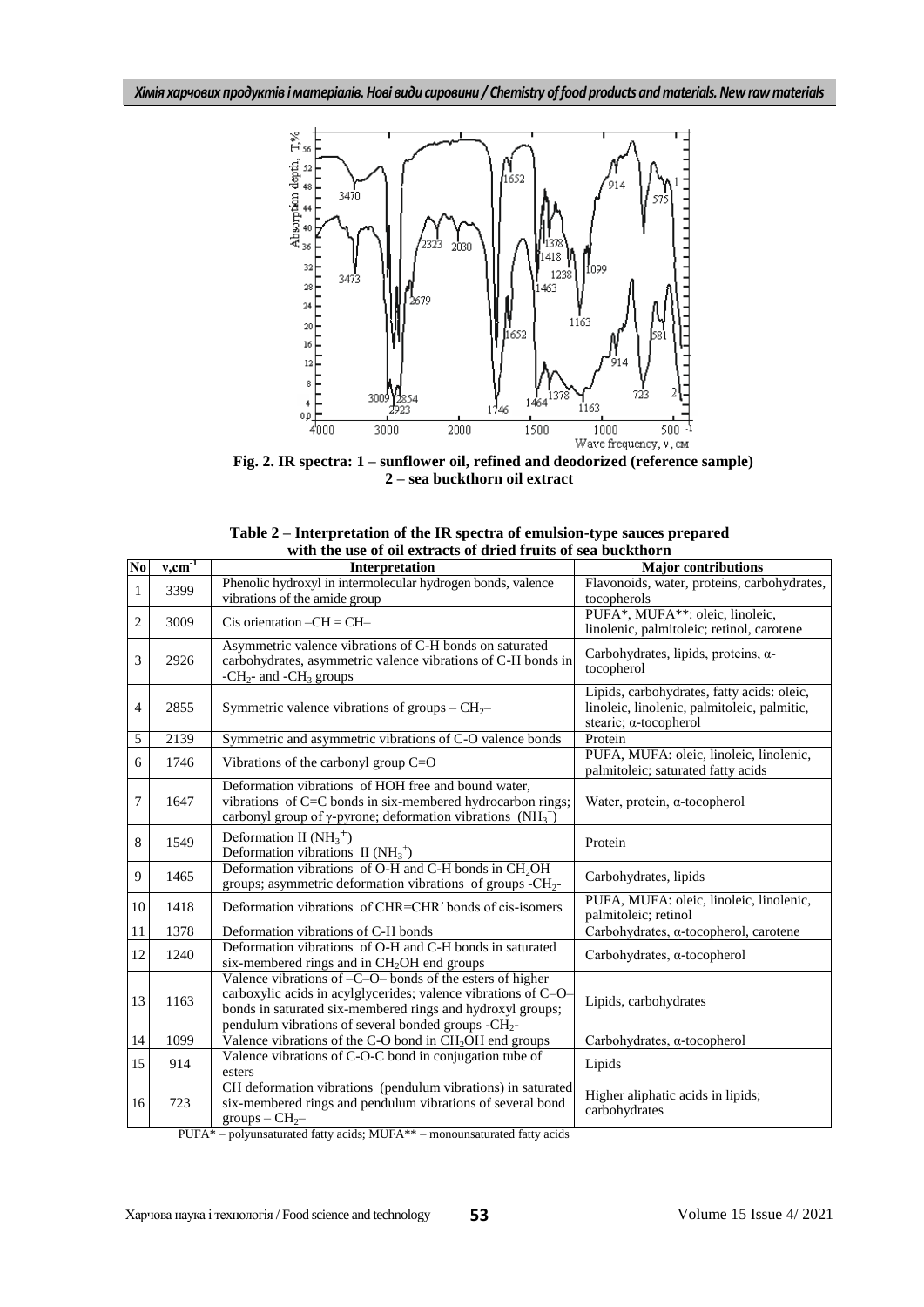

**Fig. 3. IR spectra of samples of emulsion-type sauces prepared with the use of sea buckthorn oil extract in the amount of: 1 – without oil extract (reference sample); 2 – 5% of the prescribed amount of raw materials; 3 –10% of the prescribed amount of raw materials**

The presence of egg protein in mayonnaises is indicated by two main absorption bands – amide I  $(1647 \text{ cm}^{-1})$  and amide II  $(1549 \text{ cm}^{-1})$ , due to valence vibrations of C=O-bond (amide I) and deformation vibrations of NH-bond (amide II). In addition, the protein content in the test samples of sauses was confirmed by the presence at the IR spectrum of mayonnaises absorption band at  $\sim$  3399 cm<sup>-1</sup>.

The presence of lipids in oils and mayonnaises is confirmed by the presence of intense bands of valence vibrations of -CH groups at  $2800$ -3000 cm<sup>-1</sup>, bands at 1746  $cm^{-1}$  (valence vibrations of C=O groups), valence vibrations of C=O groups of esters in the form of intense bands at  $1163 \text{ cm}^{-1}$  with two weaker bands at 1240 and 1099 cm<sup>-1</sup>.

Therefore, with the use of IR spectroscopy it is confirmed that implementation of the oil extract of dried sea buckthorn berries for mayonnaises production in the amount of 5.0 and 10.0% of the prescribed amount of ingredients contributes to increase the content of natural antioxidants such as retinol, tocopherol and carotenoids as well as polyunsaturated fatty acids (oleic, linoleic, linolenic, palmitoleic) and their esters in sauses. Increasing of the number of molecules of diphilic structure in the oil extracts of dried sea buckthorn berries leads to the acquisition of its emulsifying properties. This allows to consider the studied mayonnaises as an additional source of deficient nutrients, as well as to predict possible changes in sensory and physiochemical parameters of the quality of sauces, including changes in color, texture, viscosity.

One of the important indicators of the quality of emulsion-type sauces is their consistency, which can be quantified by a number of rheological parameters. In this regard, at the next stage of research the effect of oil extract of dried sea buckthorn berries on the viscosity of emulsion-type sauces was studied (Fig. 4-5, Tables 3-5).

The analysis of the data presented in Fig. 4 (a), allows us to establish that all the experimental samples of sauces are characterized by a decrease in the value of effective viscosity under the increase in shear rate, while at the same shear rate, the zone of avalanche destruction in the samples, made from the oil extract of sea buckthorn, occurs under higher values of shear rate than those of the reference sample, which is the evidence of a higher density and better stability of sauces, made with the addition of the oil extract of sea buckthorn. Moreover, the experiments proved that in case the sauce is made with the addition of oil extract of dried sea buckthorn fruit in the amount of 15.0% of the prescribed amount of ingredients, the density of the emulsion increases considerably, and the technical capabilities of the device do not allow to obtain reliable information on the values of effective viscosity of such samples. The effect obtained may be due to the higher content of polyunsaturated fatty acid esters in the oil extracts of sea buckthorn, which have emulsifying properties (Fig. 2, Table 2), that correlates with the data presented in [14]. In view of the above, it is possible to draw an important practical conclusion that while developing new sauce technologies one should focus on the target effective (dynamic) viscosity of about 450 Pa·s, as further increase in this indicator indicates the formation of uncharacteristic consistency for this product type.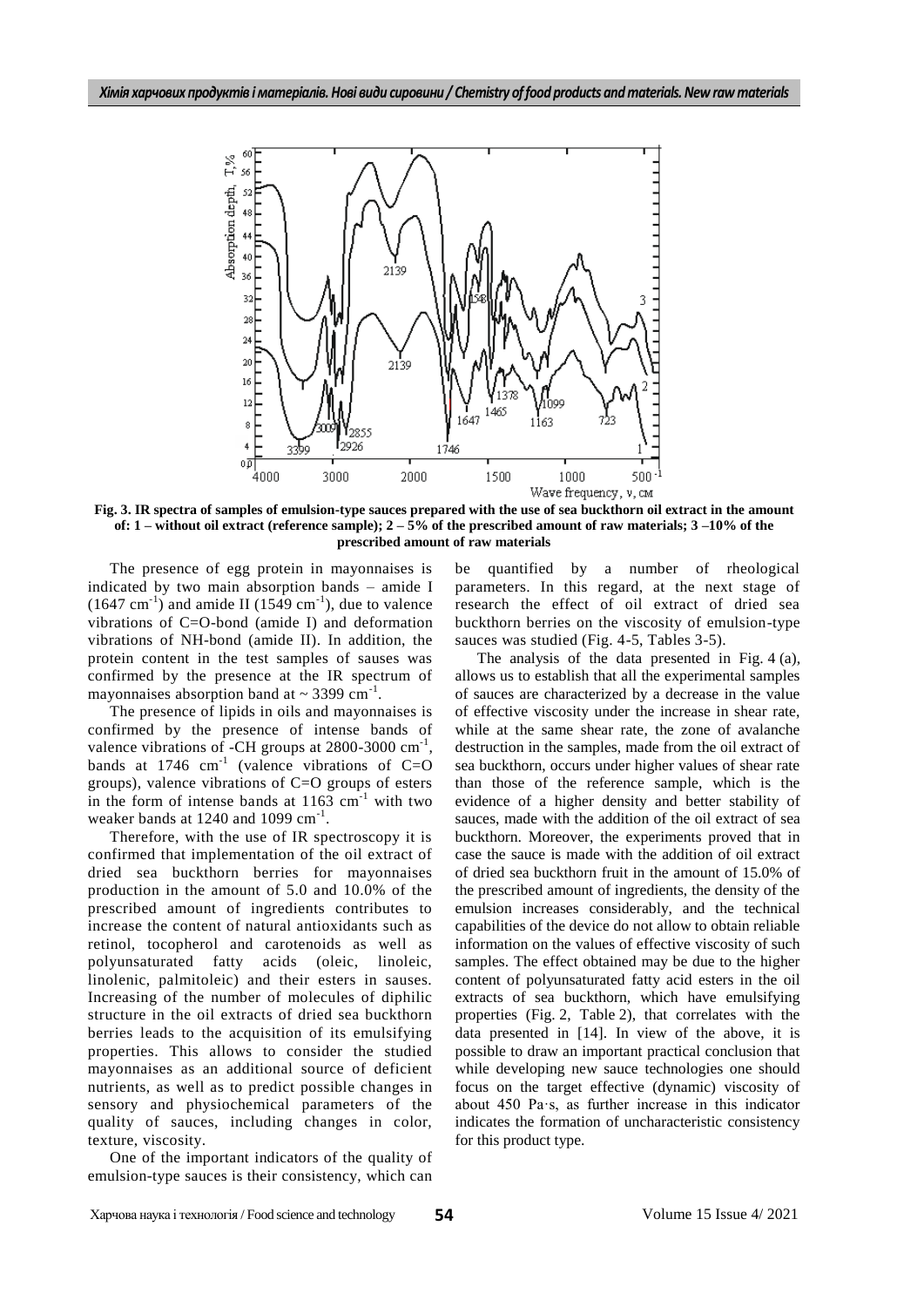

Fig. 4. Effective viscosity of emulsion-type sauces in a straight line (a) and in reverse (b)

|                                                                  | The value of the coefficient for the experimental sample of the sauce made using |       |       |  |
|------------------------------------------------------------------|----------------------------------------------------------------------------------|-------|-------|--|
| <b>Coefficient</b>                                               | the oil extract of dried sea buckthorn fruit in the amount of:                   |       |       |  |
|                                                                  | 0% (reference sample)                                                            | 5.0%  | 10.0% |  |
|                                                                  | The statistics for the samples of sauces under the forward stroke                |       |       |  |
| $B$ , Pa $\cdot$ s                                               | 215.5                                                                            | 350.6 | 464.3 |  |
| $\boldsymbol{m}$                                                 | 0.822                                                                            | 0.706 | 0.667 |  |
| Coefficient of determination $R^2$                               | 0.99                                                                             | 0.99  | 0.99  |  |
| The statistics for the samples of sauces under the return stroke |                                                                                  |       |       |  |
| $B$ , Pa $\cdot$ s                                               | 154.1                                                                            | 297.8 | 396.7 |  |
| m                                                                | 0.754                                                                            | 0.707 | 0.698 |  |
| Coefficient of determination $R^2$                               | 0.99                                                                             | 0.99  | 0.99  |  |

**Table 3 – The result of mathematical processing of experimental data under a forward stroke** 

The statistical processing of the obtained experimental data (Table 3) revealed that with the increase in content of sea buckthorn oil extract in emulsion-type sauces there is, on the one hand, a natural increase in the index "The coefficient of consistency, proportional to viscosity" (B), and, on the  $other - a decrease in the index "The rate of destruction"$ of the structure" (m). At this rate, the first index increases by 2.2 times, the second one decreases by 1.2 times compared to the values of these indices for the reference sample, which confirms the previously offered hypothesis of the property of oil extract of dried sea buckthorn fruit to stabilize the structure of emulsion-type sauces. To ascertain the quantitative effect of the oil extract of dried sea buckthorn fruit on the characteristic features of effective (dynamic)

viscosity of the sauce samples studied, the obtained data were subjected to linear regression analysis by the method of least squares (Table 4, Fig. 5). As a result of the analysis it has been found that the increase in the content of the oil extract of dried sea buckthorn fruit in the recipe of mayonnaise sauces by 1% causes, at least in the studied area of factor space, the increase in the analytical index "The coefficient of consistency, proportional to viscosity" by 25 Pa·s (or by 2 times). At the same time, the value of the analytical index "The rate of destruction of the structure" decreases by  $1,6.10<sup>-2</sup>$  units (or by 2%). The calculated values of the coefficients of determination (R²) are the evidence of high reliability of the analytical equations that describe the behavior of each of the samples.

**Table 4 – The result of linear regression analysis of the experimental data**

| Index                                                     | Coefficients of equation (3) |        | Coefficient of      |
|-----------------------------------------------------------|------------------------------|--------|---------------------|
|                                                           | Do                           |        | determination $R^2$ |
| Coefficient of consistency, proportional to viscosity (B) | 217                          |        | 0.99                |
| The rate of destruction of the structure (m)              | 0.810                        | -0.016 | 0.92                |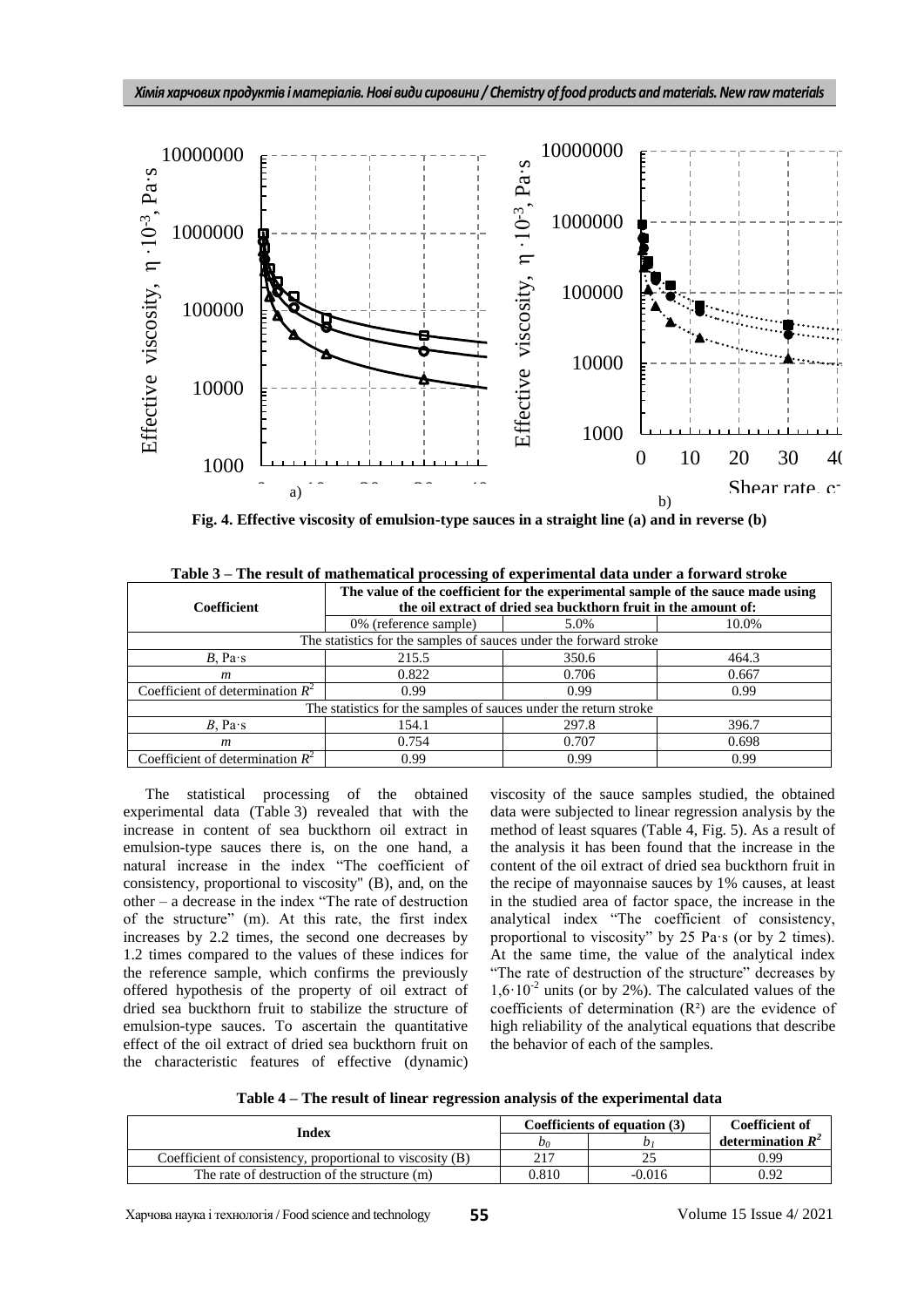

**Fig. 5. Dependence of the indices of effective viscosity of emulsion-type sauces on the concentration of sea buckthorn extract**

In order to ascertain the effect of the oil extract of dried sea buckthorn fruit on the ability of macroscopic systems to self-repair the structure after its destruction, a series of experiments were held to determine the effective viscosity of the experimental samples of sauces by the method of "return stroke" (Fig. 4, b, Table 3). It has been found that the properties of the studied samples in case of the return stroke remain similar to the properties determined in case of the forward stroke, and the calculated values of the coefficients of determination  $(R<sup>2</sup>)$  are the evidence of high reliability of analytical equations, which describe the behavior of each sample. Thus, even after partial destruction of the structure of sauces under the action of rotation of the working body of the viscometer there is a tendency to improve the indices, which indirectly indicate the consistency and stability of emulsions in

case of using the oil extract of dried sea buckthorn fruit in the technology of mayonnaise sauces. As a result of calculating the thixotropy coefficient (Table 5) it has been found that with the increase in the content of the oil extract of dried sea buckthorn fruit in mayonnaise sauces, the value of the index "Thixotropy coefficient", which characterizes the ability of emulsions to selfrepair the structure after its destruction, increases by 13.4–15.9% compared to the control sample.

Thus, the use of the oil extract of dried sea buckthorn fruit in the recipe of emulsion-type sauces in the amount of 5.0… 10.0% of the recipe amount of ingredients allows to improve their rheological properties.

At the final stage of research, the quality of emulsion-type sauces has been evaluated by sensory parameters (Table 6).

|  |  |  |  | Table 5 - The result of calculating the thixotropy coefficient |  |
|--|--|--|--|----------------------------------------------------------------|--|
|--|--|--|--|----------------------------------------------------------------|--|

| The experimental sample of the sauce made using the oil | Index                |                           |                       |
|---------------------------------------------------------|----------------------|---------------------------|-----------------------|
| extract of sea buckthorn and the amount of:             | $V_{n}$ Pa $\cdot$ s | $V_{\alpha}$ Pa $\cdot$ s | $\lambda_{\rm t}$ , % |
| without addition (reference sample)                     | 154.1                | 215.5                     | 71.5                  |
| 5.0%                                                    | 297.8                | 350.6                     | 84.9                  |
| 10.0%                                                   | 396.7                | 464.3                     | 85.4                  |

|  |  |  | Table 6 – Sensory parameters of the quality of emulsion-type sauces |
|--|--|--|---------------------------------------------------------------------|
|--|--|--|---------------------------------------------------------------------|

|                            | <b>Characteristics of the experimental sample</b>                     |                                          |  |
|----------------------------|-----------------------------------------------------------------------|------------------------------------------|--|
| Index                      | Reference sample                                                      | Sauces made with the addition of the oil |  |
|                            |                                                                       | extracts of sea buckthorn                |  |
| Appearance and consistency | Homogeneous creamy product without delamination and impurities        |                                          |  |
| Taste and smell            | The taste is slightly sour, the smell is characteristic of mayonnaise |                                          |  |
| Colour                     | White or cream tint                                                   | White or cream tint                      |  |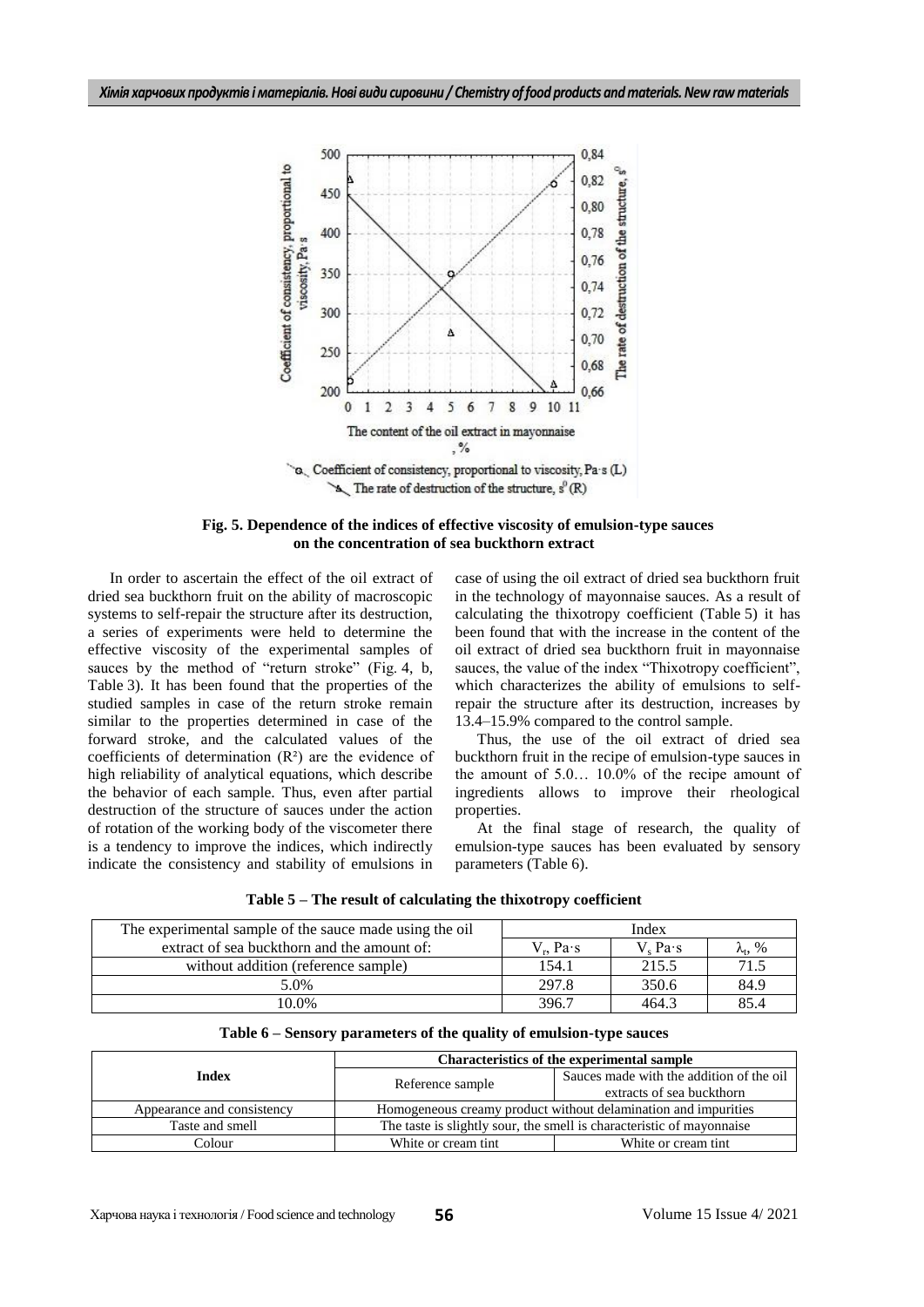It has been found that sauces made using the oil extract of dried sea buckthorn fruit in the amount of 5.0 and 10.0% equal analog products in quality, and in terms of colour and consistency are even better. The addition of additives in the range covered does not affect the parameters of smell and taste. Thus, according to sensory parameters, mayonnaise sauce made with the addition of the oil extract of dried sea buckthorn fruit, meets the regulations, namely State Standard of Ukraine 4560:2006

### **Conclusion**

As a result of the research, the possibility of using dried sea buckthorn fruit in the form of oil extract in the technology of emulsion-type sauces has been experimentally substantiated. Using the IR spectroscopy, it has been proven that dried sea buckthorn berries contain oil rich in carotenoids, tocopherols, phospholipids, essential fatty acids, vitamins, organic acids, sugars, flavonoids, amino acids, tannins. As the content of the oil extract of dried sea buckthorn fruit in mayonnaise sauces increases from 5.0 to 10.0%, the content of such nutrients as tocopherols, phospholipids, essential fatty acids, organic acids, vitamins C, group B, PP in sauces increases. Based on the analysis of experimental data and their mathematical processing, it has been found that the use of sea buckthorn extract in the technology of mayonnaise sauces increases their effective viscosity compared to the control sample more than twice due to the content of polyunsaturated fatty acids in the oil extracts of dried sea buckthorn fruit, which have emulsifying properties. At this rate, the value of the index "Thixotropy coefficient", which characterizes the ability of emulsions to self-repair the structure after its destruction, increases by 13.4–15.9% compared to the control sample and indicates the improved rheological properties of mayonnaise sauces with the addition of the oil extract of dried sea buckthorn. The analysis of sensory parameters of the quality of emulsion-type sauces with the addition of the extract of dried sea buckthorn fruit indicated that the new products are characterized by high quality indicators, which meet the regulations, as well as have improved consistency and attractive colour. Thus, the possibility of producing emulsion-type sauces using 5.0–10.0% of the oil extract of dried sea buckthorn fruit from the prescribed amount of ingredients without adding structure-forming agents of synthetic origin has been proved.

#### **References**

- 1. Krutovyi G, Zaparenko А, Borysova А. Mathematical aspects of nutrition systems projecting for dietary therapy. Food Science and Technology. 2017 Apr;11(3):10**–**16. DOI: https://doi.org/10.15673/fst.v11i1.291.
- 2. Cherevko OI, Krutovyi GA, Mychailov VM, Zaparenko GV. Proektuvannia system kharchuvannia likuvalno-profilaktychnoi dii. Ch. 3, Fundamentalni problemy stvorennia system kharchuvannia [Design of food systems of therapeutic and preventive action. Part 3, Fundamental problems of creating food systems]. Kharkiv (Ukraine): KSUFT; 2017. 219 р. Ukrainian.
- 3. Li L, Sun N, Zhang L, et al. Fast food consumption among young adolescents aged 12–15 yearsin 54 low- and middle-income countries. Global Health. Journal homepage [Internet]. 2020 Dec [cited 2020 Dec 31];13(1). Available from: https://www.tandfonline. com/loi/zgha20 DOI: https://doi.org/10.1080/16549716.2020.1795438.
- 4. Merenkova SP, Lukin AA. [Analysis of the rheological properties of vegetable and mayonnaise sauce, produced with the use of functional herbal supplements]. Scientific Journal NRU ITMO. Processes and Food Production Equipment. 2015 Nov;4:96**–**105. Russian.
- 5. Gomes IA, Gomes F dos S, Freitas-Silva O, da Silva JPL. Ingredients of mayonnaise: Future perspectives focusing on essential oils to reduce oxidation and microbial counts. Archivos Latinoamericanos De Nutrición. 2017 Sept;67(3):187–98.
- 6. Kishk YFM, Elsheshetawy HE. Effect of ginger powder on the mayonnaise oxidative stability, rheological measurements, and sensory characteristics. Ann Agric Sci. 2013 Dec;58(2):213**–**20. DOI: https://doi.org/10.1016/j.aoas.2013.07.016.
- 7. Yildiz F. Advances in food biochemistry [Internet]. Boca Raton: CRC Press; 2010 [cited 2019 Nov 10]. 522 р. Available from: https://gtu.ge/Agro-Lib/%5bFatih\_Yildiz%5d\_Advances\_in\_Food\_Biochemistry(BookFi.org).pdf DOI: https://doi.org/10.1201/9781420007695.
- 8. Rodrigues EC, Ferreira AM, Vilhena JC, et al. Development of Babassu Oil Based Nanoemulsions. Latin American Journal of Pharmacy. 2015; 34(2):338**-**43.
- 9. Ribeiro EF, Morell P, Nicoletti VR, Quiles A, Hernando I. Protein- and polysaccharide-based particles used for Pickering emulsion stabilisation. Food Hydrocolloids [Internet]. 2021 Oct [cited 2020 Oct 15];119. Available stabilisation. Food Hydrocolloids [Internet]. 2021 Oct [cited 2020 Oct 15];119. Available from: https://www.sciencedirect.com/journal/food-hydrocolloids DOI: https://org/10.1016/j.foodhyd.2021.106839.
- 10. Tudor C, Bohn T, Iddir M, et al. Sea Buckthorn Oil as a Valuable Source of Bioaccessible Xanthophylls. Nutrients. 2020;12(76):1**-**14. DOI: https://org/10.3390/nu12010076.
- 11. Rojas-Grau MA, Avena-Bustillos RJ, Olsen C, et al. [Effects of plant essential oils and oil compounds on mechanical, barrier and](https://www.sciencedirect.com/science/article/pii/S0260877407000453)  [antimicrobial properties of alginate–apple puree edible films.](https://www.sciencedirect.com/science/article/pii/S0260877407000453) Journal of Food Engineering. 2007 Aug;81(3):634-41. DOI: https://doi.org /10.1016j. jfoodeng.2007.01.007.
- 1. 12 Meiners MD, Merolla TV, Smagula MS, Bernardini DL, Harkabus EM, inventors; CPC international Inc., assignee. A low fat mayonnaise product and method for making the same. European patent application 0477827A2 US. 1992 Apr 1.
- 12. Elias SO, Tomasco PV, Alvarenga VO, Sant'ana AS, Tondo EC. Contributor factors for the occurrence of salmonellosis during preparation, storage and consumption of homemade mayonnaise salad. Food Res Int. 2015 Dec:78:266 preparation, storage and consumption of homemade mayonnaise salad. Food Res Int. 2015 DOI: https://doi.org/10.1016/j.foodres.2015.09.034.
- 13. Mirzanajafi M, Yousefi M, Ehsani A. Challenges and approaches for production of a healthy and functional mayonnaise sauce. Food Sci Nutr*.* 2019 Jul;7(8):2471–84. DOI: https://doi.org/10.1002/fsn3.1132.
- 14. Widerström E, Öhman R. Mayonnaise. Quality and Catastrophic Phase Inversion [master thesis on the internet]. Lund: Lund University; 2017. [cited 2020 Oct 15]. Available from: http://lup.lub.lu.se/student-papers/record/8916120.
- 15. Amin MH, Elbeltagy AE, Mustafa M, Khalil AH. Development of low fat mayonnaise containing different types and levels of hydrocolloid gum. J Agroaliment Proc Technol, 2014; 20(1):54**-**63.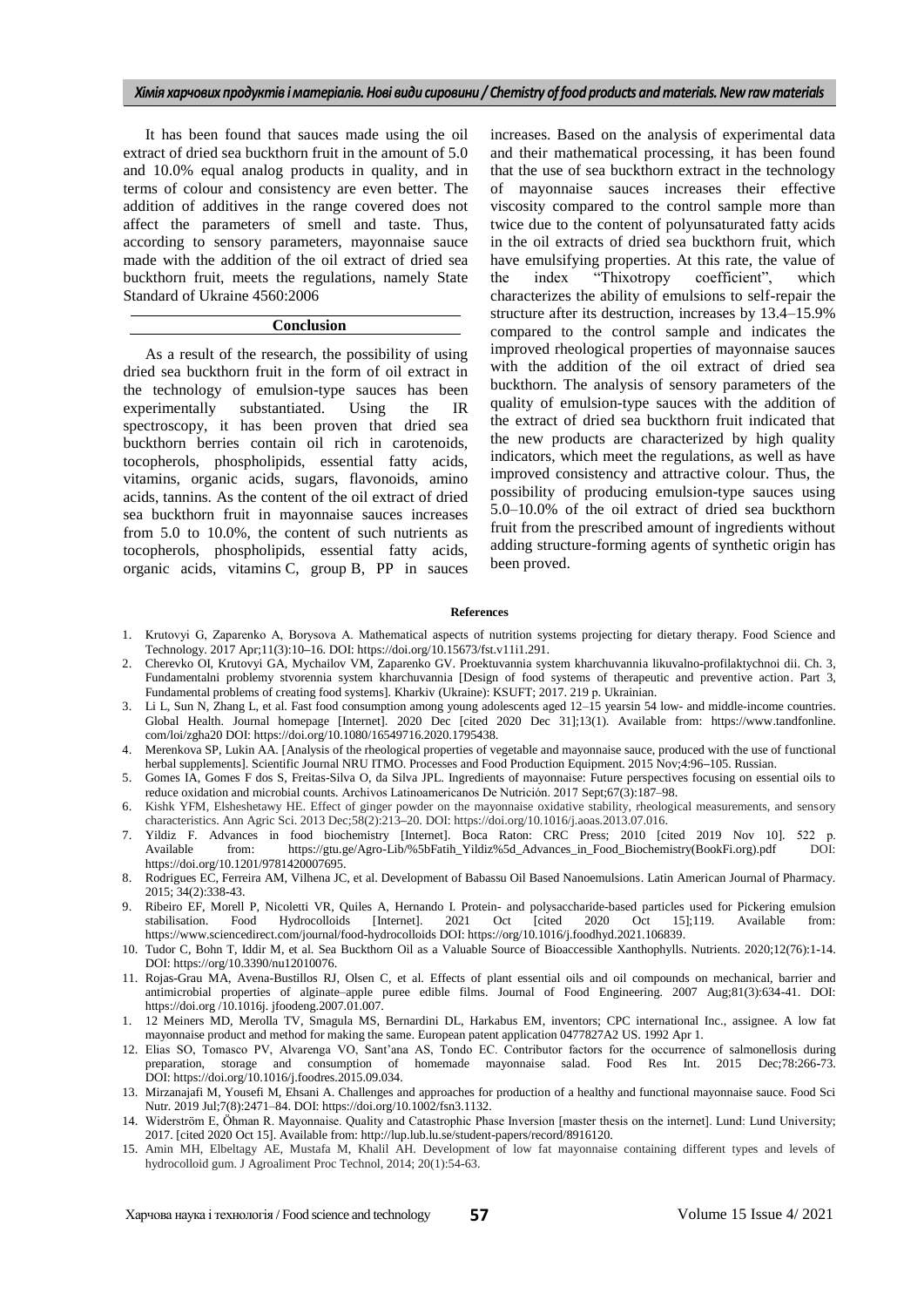- 16. Rodrigues ML. Azeite de pequi: efeito do aquecimento em temperatura de fritura e utilização como ingrediente na formulação de maionese [dissertation on the internet]. Goiânia: Universidade Federal de Goiás; 2011. [cited 2020 Oct 15]. Available from: http://repositorio.bc.ufg.br/tede/handle/tde/2261.
- 17. Roascio-Albistur A, Gámbaro A, Ivankovich C. Consumers' perception of olive oil-based dressings evaluated by complementary techniques: Focus group and word association. Int J Gastron Food Sci [Internet]. 2019 Dec [cited 2020 Oct 15];18(42). Available from: https://www.sciencedirect.com/science/article/abs/pii/S1878450X18300416 DOI: https://doi.org/10.1016/j.ijgfs.2019.100176.
- 18. Muhialdin BJ, Ying LL, Farouk A-E, Meor Hussin AS. Valorisation of Virgin Coconut Oil Application in Mayonnaise Production as Functional Ingredient. Journal of Food and Nutrition Research. 2019 Jan;7(1):65-70 DOI: https://doi.org/10.12691/jfnr-7-1-8.
- 19. Mardar MR, Tkachenko NA, Lozovska HM, Makovska TV. [Marketing Research While Positioning and Launching of Low-Fat Mayyonnaise, Enriched With Synbiotic Complex]. Food Science and Technology. 2016 June;10(1):3**-**10. Ukrainian. DOI: https://doi.org/10.21691/fst.v10i1.74.
- 20. Diakonova AK, Stepanova VS. [Perspective Directions of Development and Expansion Assortment Sauces Products on Emulsion Base]. Food Science and Technology. 2015 Dec;4(9):3-7. Ukrainian. DOI: https://doi.org/10.15673/2073-8684.4/2015.55862.
- 21. Choni IV, Sutkovych TY. [Use of Natural Stabilizers in Technology Emulsion Products]. Scientific Bulletin of PUET: Technical Sciences. 2015;1(73):54**-**9. Ukrainian.
- 22. Yurchenko SJ, Babenko VI, Bakhmach VO. [Investigation of the Properties of Cranberry Juice as a Preservative in Mayonnaise Formulations]. Vcheni zapysky tavriiskoho natsionalnoho universytetu imeni V.I. Vernadskoho Seriia: Khimichni tekhnolohii. 2019; 30(69),2(6):69**-**73. Ukrainian. DOI: https://doi.org/10.32838/2663-5941/2019.6-2/13.
- 23. Akagic A, Drkenda P, Oras A, Orazem P, Hudina M. Influence of Growing Region and Storage Time on Phenolic Profile of Cornelian Cherry Jam and Fruit. Europ. J. Hort. Sci. 2013 Jan;78(1):30-39.
- 24. Embuscado ME. Spices and herbs: Natural sources of antioxidants a mini review. Journal of Functional Foods. 2015 Oct;18(В):811-19 DOI: https://doi.org/10.1016/j.jff.2015.03.005.
- 25. Bozin B, Mimica-Dukic N, Simin N, Anackov G. Characterization of the Volatile Composition of Essential Oils of Some Lamiaceae Spices and the Antimicrobial and Antioxidant Activities of the Entire Oils. J AGRIC FOOD CHEM. 2006 Apr;54(5):1822-8 DOI: https://doi.org/10.1021/jf051922u.
- 26. Deynychenko H, Lystopad T, Novik A, Chernushenko L, Farisieiev A, Matsuk Y, et al. Determining the Content of Macronutrients in Berry Sauces Using a Method of IR-Spectroscopy. Eastern-European Journal of Enterprise Technologies. 2020 Oct;5(11(107):32-42. DOI: https://doi.org/10.15587/1729-4061.2020.213365.
- 27. Newman JC, Malek AM, Hunt KJ, Marriott BP. Nutrients in the US Diet: Naturally Occurring or Enriched/Fortified Food and Beverage Sources, Plus Dietary Supplements: NHANES 2009–2012. The Journal of Nutrition. 2019 Aug;149(8):1404**-**12. DOI: https://doi.org/10.1093/jn/nxz066.
- 28. Rusu AV, Criste FL, Mierliţă D, Socol CT, Trif M. Formulation of Lipoprotein Microencapsulated Beadlets by Ionic Complexes in Algae-Based Carbohydrates. Coatings. 2020 Mar;10(3):302:1-14. DOI: https://doi.org/10.3390/coatings10030302.
- 29. Seglina D, Karklina D, Ruisa S, Krasnova I. The Effect of Processing on the Composition of Sea Buckthorn Juice. J. Fruit Ornam. Plant Res. 2006;14(2):257-264.
- 30. Kaur TA, Singh GB, Kapoor DN. A Review on Pharmacognostic, Phytochemical and Pharmacological Data of Various Species of Hippophae (Sea Buckthorn). International Journal of Green Pharmacy. 2017 Apr;11(1):62-75. DOI: https://doi.org/10.22377/ijgp.v11i01.874.
- 31. Dienaitė L, Baranauskienė R. Venskutonis PR. Lipophilic extracts isolated from European cranberry bush (Viburnum opulus) and sea buckthorn (Hippophae rhamnoides) berry pomace by supercritical CO 2 – Promising bioactive ingredients for foods and nutraceuticals. Food Chemistry [Internet]. 2021 June [cited 2020 Oct 10];348. Available from: https://www.sciencedirect.com/science/journal/03088146 DOI: https://doi.org/10.1016/j.foodchem.2021.129047.
- 32. Farisieiev AH, Novik HV, Savchenko AM, Honcharenko IP, inventors; Oles Honchar Dnipro National University, assignee. Sposib otrymannia maionezu pidvyshchennoi kharchovoi tsinnosti [The method of obtaining mayonnaise of increased nutritional value]. Ukrainian patent 147016. 2021 Apr 8.
- 33. Horalchuk AB, Pivovarov PP, Grinchenko OO, Pohozhykh MI, Polevych VV, Hurskyi PV. [Rheological methods of raw foods and automation of payments rheological characteristics]. Kharkiv; 2006. 63 p.
- 34. Nour V, Panaite T, Radu Corbu A, Ropota M, Turcu R. Nutritional and Bioactive Compounds in Dried Sea-Buckthorn Pomace. Erwerbs-Obstbau. 2021 Mar;63(1):91-8. DOI: https://doi.org/10.1007/s10341-020-00539-1.
- 35. Martínez-Valdivieso D, Font R, Del Río-Celestino M. Prediction of Agro-Morphological and Nutritional Traits in Ethiopian Mustard Leaves (Brassica Carinata A. Braun) by Visible-Near-Infrared Spectroscopy. Foods. 2019 Dec;8(1):6. DOI: https://doi.org/10.3390/foods8010006.

# **ДОСЛІДЖЕННЯ ВПЛИВУ ОБЛІПИХИ НА ФОРМУВАННЯ ПОКАЗНИКІВ ЯКОСТІ СОУСІВ ЕМУЛЬСІЙНОГО ТИПУ**

**Г.В. Новік<sup>1</sup> ,** кандидат технічних наук, доцент, Е-mail: anna.novik.82@ukr.net, **А.Г. Фарісєєв<sup>1</sup> ,** кандидат технічних наук, доцент, Е-mail: fara51289@gmail.com,

**О.О. Чернушенко<sup>1</sup> ,** кандидат хімічних наук, доцент, Е-mail: linechern@gmail.com,

**Є.В. Жуков<sup>2</sup> ,** кандидат технічних наук, викладач, Е-mail: yevheniizhukov@gmail.com,

**Г.В. Запаренко<sup>3</sup> ,** кандидат технічних наук, доцент, Е-mail: kindeducation@gmail.com,

<sup>1</sup> Кафедра харчових технологій

Дніпровський національний університет імені Олеся Гончара, пр. Гагаріна, 72, м. Дніпро, Україна, 49045

<sup>2</sup> Циклова комісія харчових технологій та готельно-ресторанної справи

Харківський торговельно-економічний коледж, Київського національного

торговельно-економічного університету

вул. Клочківська, 202, м. Харків, Україна, 61045

 $3$  Кафедра інноваційних харчових і ресторанних технологій

Харківський торговельно-економічний інститут , Київського національного торговельно-економічного університету пров. О. Яроша, 8, м. Харків, Україна, 61045